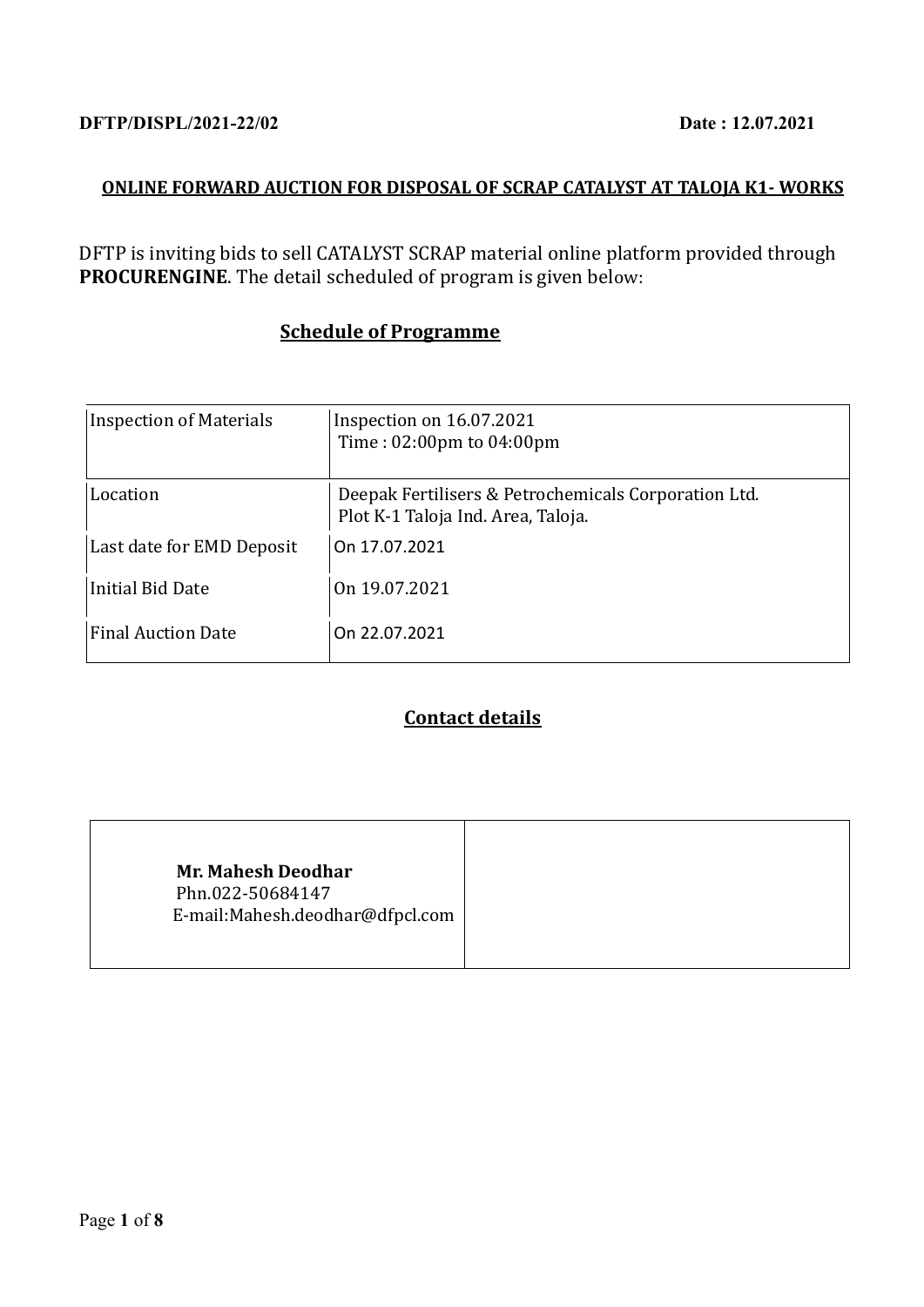| SR.NO. | <b>DESCRIPTION</b>                                                                                                                   | <b>UOM</b> | $K-1$<br><b>QTY</b> | <b>EMD</b> | <b>GST</b> |
|--------|--------------------------------------------------------------------------------------------------------------------------------------|------------|---------------------|------------|------------|
|        | LT GUARD CATALYST( CU 15 %, ZN 16 %, AI<br>14 % , Balance graphite and metallic oxides.<br>SPENT NIMOX CATAKYST NIO 2-3 %,<br>MO 10% | МT         | 4.500               | 30000      | 18         |
|        |                                                                                                                                      | МT         | 3.500               | 30000      | 18         |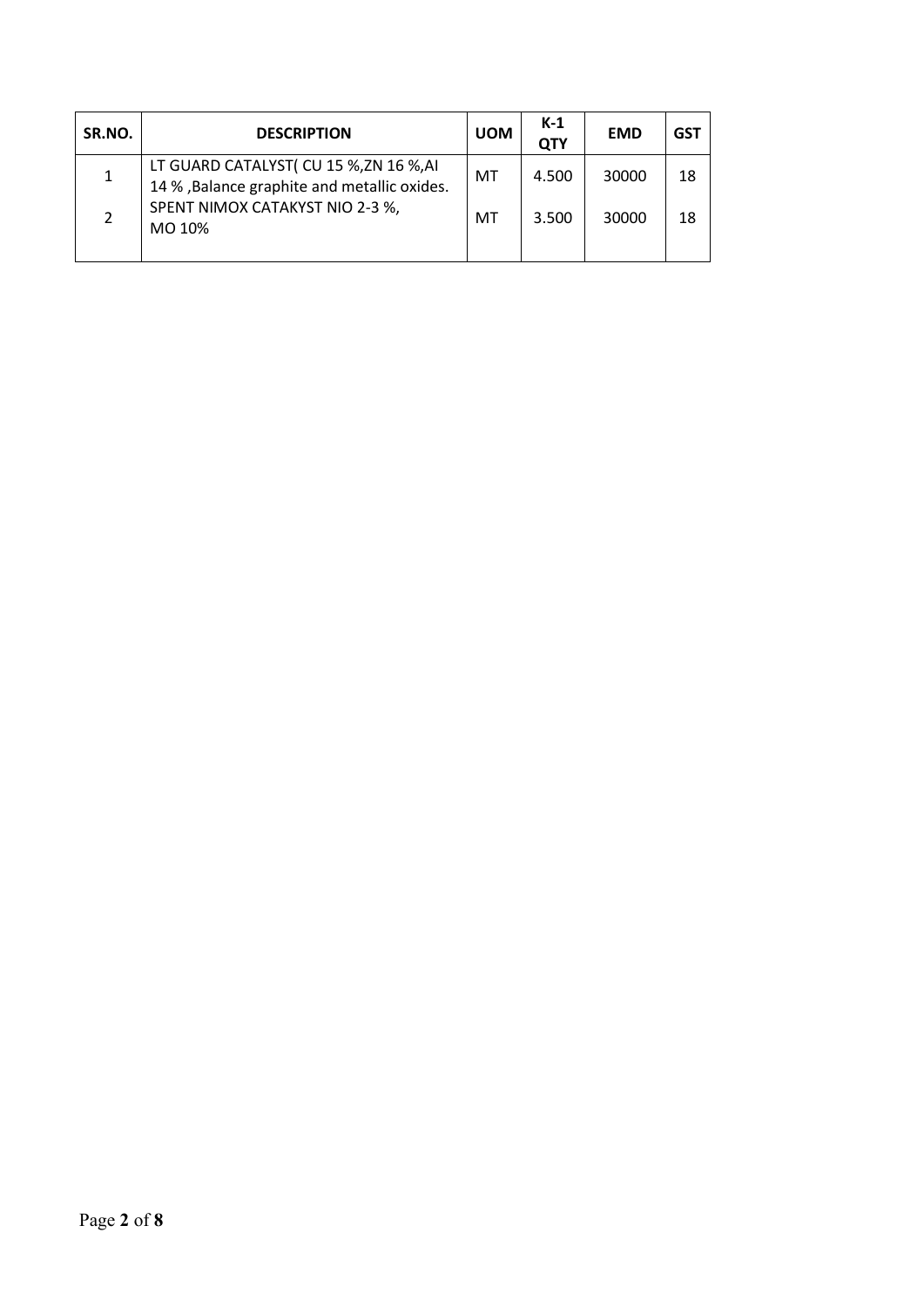## **TERMS & CONDITIONS OF THE ONLINE AUCTION**

## **Definitions**

- ➢ **SELLER**: Seller **Deepak Fertilisers And Petrochemicals Corporation Ltd** is further referred in this catalog, as **DFTP.**
- ➢ **BIDDER:** Any person as a proprietor OR a partner OR an authorized representative of any company OR any legal entity and who is having a license from MPCB as a oil preprocessor AND paying the requisite EMD and registered with us and who makes or places a bid for and purchases the scrap in full is considered as a bidder.
- ➢ Successful Bidder is that Bidder in whose name confirmation of sale Order is issued by the seller.

## **1.0 GENERAL TERMS & CONDITIONS**

1.1 Subject to the reserve price, if any, fixed by the SELLER and subject to the term and conditions set out herein, sale shall be made to the HIGHEST BIDDER on **"AS IS WHERE IS BASIS"** and **"NO COMPLAINT BASIS."** The Seller does not undertake any responsibility to procure any permission/license etc. in respect of the auction property offered for sale.

1.2 SELLER reserves the right to modify and amend the terms & conditions and announce the same at any time before the entire auction concludes. Announcements made during the auction in the auction room and changes made in the catalogue including start price, bid increment/decrement, extension of time for lots where bids are received or not and any other additional conditions OR correction in the catalogue and/or additions or deletions of items being offered for sale are being done with the consent and knowledge of the seller.

1.3 Participation and bidding shall be treated as conclusive evidence of the fact that the bidder has inspected the materials and who have not been previously blacklisted by **DFTP** and the documents pertaining to it and is satisfied in all respects regarding quantity, quality, condition of the scrap.

1.4 Final decision regarding participation will be with the Company. It shall also imply

that the bidder has carefully gone through and understood the terms and conditions of the scrap sale including the amendments if any. Seller will not entertain any complaints or objections once Bid is placed.

1.5 The highest bidder does not get any right to demand acceptance of his offer. SELLER reserves the right to accept / reject / cancel any bid, withdraw any portion of the Property at any stage even after acceptance of bid/ issue of delivery order or release order/ deposit of full value by successful bidder without assigning any reason thereof. In the event of such rejection/ cancellation/ withdrawal, SELLER, shall refund the value of Auction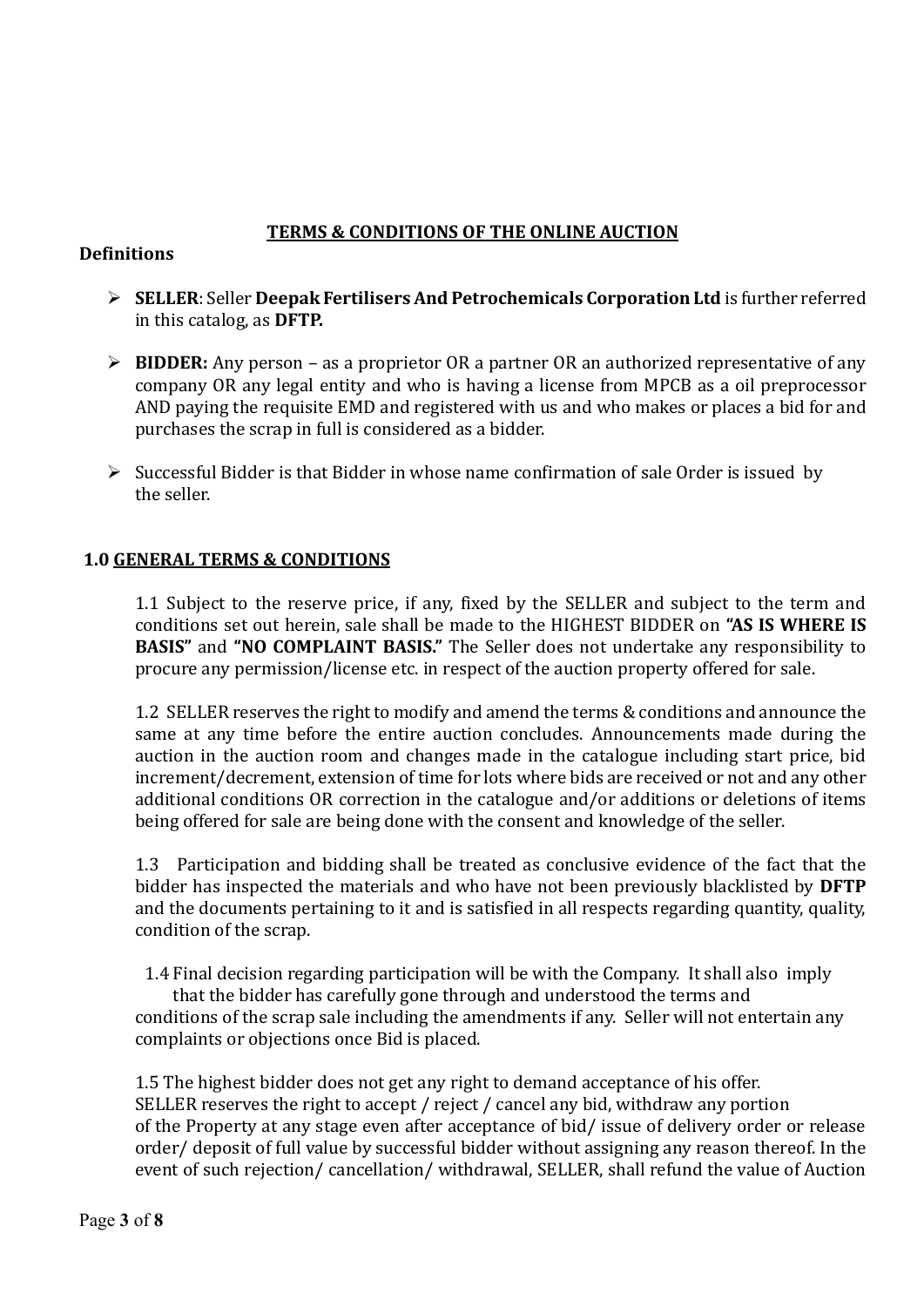Property, if paid for, to the successful bidder. SELLER shall not be responsible for any damages/loss whatsoever to the successful bidder because of such withdrawal.

#### **3.0 PARTICIPATION**

3.1 The prospective bidder has to register with the DFTP by submitting the KYC form duly filled and signed along with self -attested copies of their PAN Card, valid GST registration certificate, and address proof by way of electricity bill, or telephone bill, or Bank account statement. The prospective bidder after completing the registration process shall have to deposit Earnest Money Deposit (EMD) through RTGS only. Other mode of payment will NOT BE ACCEPTED.

3.2 Duly filled Declaration Form to be submitted along with visiting card at DFTP/STL site office along with Earnest Money Deposit (EMD).

3.3 Only after completion of the registration process and deposit of EMD payment in prescribed way as outlined in 3.1 above, seller will activate the User – Identity to enter Website Sourcing Portal.

3.4 Bidders SHOULD NOT disclose their PASSWORD to anyone and safeguard its secrecy. Bidders are advised to change the Password.

3.5 In case of successful bidder, the EMD amount will be converted into Security Deposit (SD) and same shall be refunded after satisfactory execution of order. For unsuccessful bidders EMD will be refunded from DFTP/STL site office. Under any case SD/EMD shall not bear any interest.

3.6 MPCB Certificate compulsory.

#### **4.0 Validity of Bid Prices:**

 The bid price would be valid till **Six months** from the date of acceptance of sale order. Sale order shall be released within 45 days from date of completion of bid.

#### **5.0 Payment**

5.1 All payments (EMD/Material value) shall be made by RTGS in favour of **Deepak Fertilisers and Petrochemicals Corp. Limited**.

**5.2 The EMD amount will not attract any interest at any given of time.**

5.4 **The successful bidder has to make advance payment equal to the 50% of total quantity offered in auction with the rate arrived in bid inclusive of taxes within seven days from the Sale Order acceptance date,** 

5.5 **In case, successful bidder fails to deposit the value of 50% of material as per Sale order within seven days from release of Sale Order, their EMD will be forfeited and**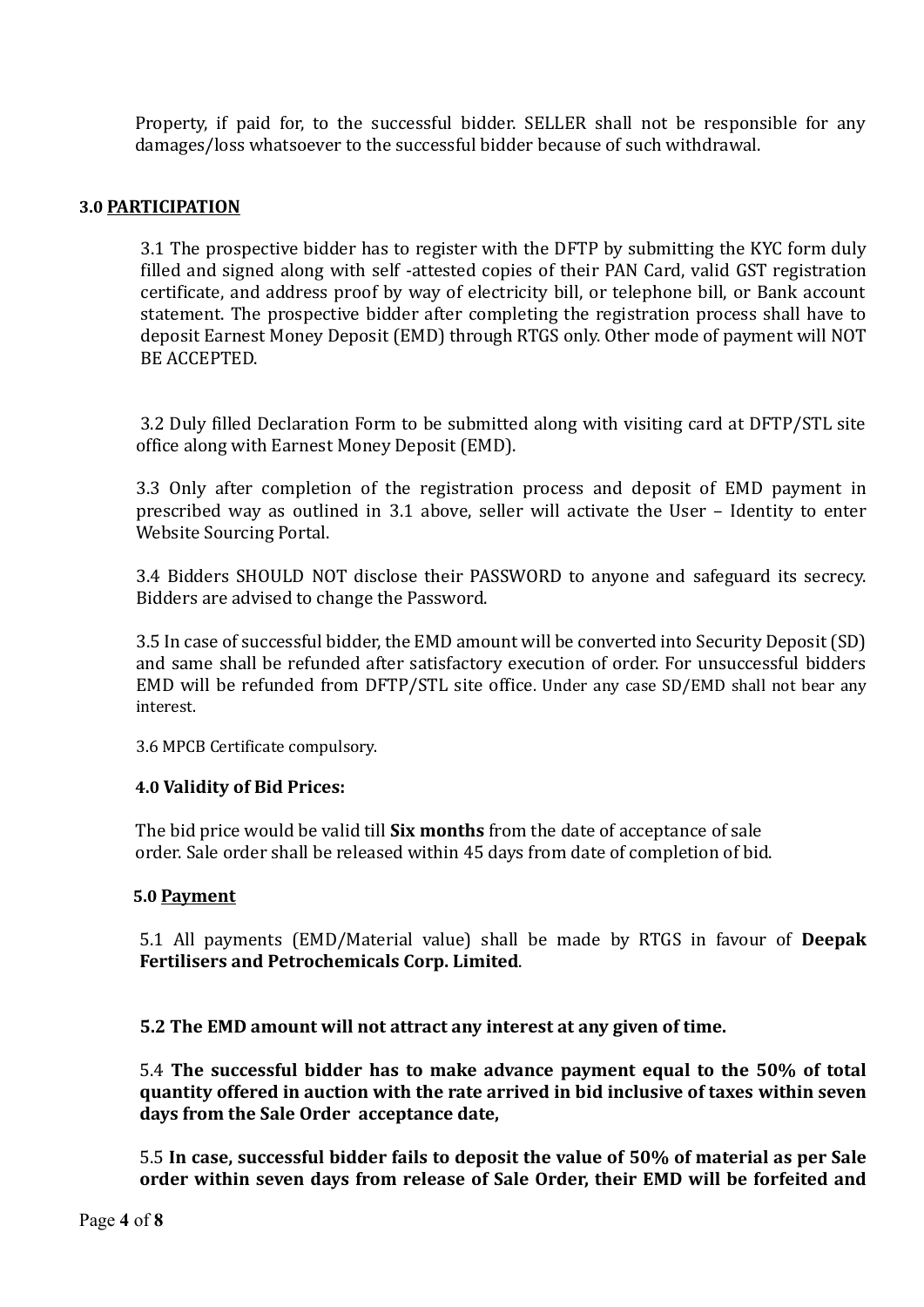**bidder will be blacklisted in view of non-compliance of terms of tender document.**

**5.6 Once 50% is exhausted against material value of delivery. Further based upon material availability material value is to be deposited with in four days of intimation, failure of which lead to termination of contract and EMD will be forfeited.**

5.7 **The successful bidder must execute the Sale order in 100% of the Sale Order quantity OR period of Sale order whichever is exhaust earlier.**

5.8 **If Purchaser fails to lift the material with expected rate of lifting, after two reminders with a gap of 3 days DFPCL reserves the right to terminate the Sale Order AND sale the shortfall quantity to any other agency with available rate in market. The differential rate for the shortfall quantity will be debited to the defaulted Purchaser & will forfeit the EMD.** 

5.9 **In case DFPCL is offering the quantity less, compare to the quantity of Sale Order within the validity period of Sale Order, the amount equal lent to shortfall quantity will be refunded to successful bidder by DFPCL after completion of validity period of Sale order.** 

#### **6.0 DELIVERY**

6.1 On receipt of approval from competent authority for the disposal, the Seller will issue final Sale Order to the Approved bidder thereby enabling him to start lifting the available materials within a **week time.**

6.2 If material for disposal is available, with in seven days to be arranged by buyer.

6.3 The successful bidder shall not be entitled to choose or pick up any material from the lot. They must lift the entire material as available in the plant. Byer will be allowed to top-up the half filled drums after contamination of water, if any.

6.4 The loading of material will be permitted **between 09:30 am to 4.30 pm strictly.** the goods should be collected before 0**4:30 pm** on all working days (except Saturdays, Sundays & Holidays) with minimum one day advance intimation to job coordinator. Successful bidders should ensure that the material clearance is as per the seller's instructions. Proper cleaning and upkeep of scrap storage area /yard from where the material is lifted is the responsibility of the successful bidder. In the event of non-adherence to the above by the successful bidder, seller will reserve its rights to impose penalties/forfeiture of EMD.

6.5 The loading of the material will be in the presence and authorization of **DFPCL**.

6.6 The successful bidder will make his own arrangement for lifting, loading and transporting the material UNDER HAZARDUS CERTIFIED VEHICLES from the factory premises and he will not claim any sort of assistance whatsoever or charges from the company.

6.7 The seller may grant suitable extension of delivery schedule /period to the Buyer ,In case seller is unable to deliver the goods within the specified time due to unforeseen administrative reasons, then the seller shall grant suitable extension of delivery period to the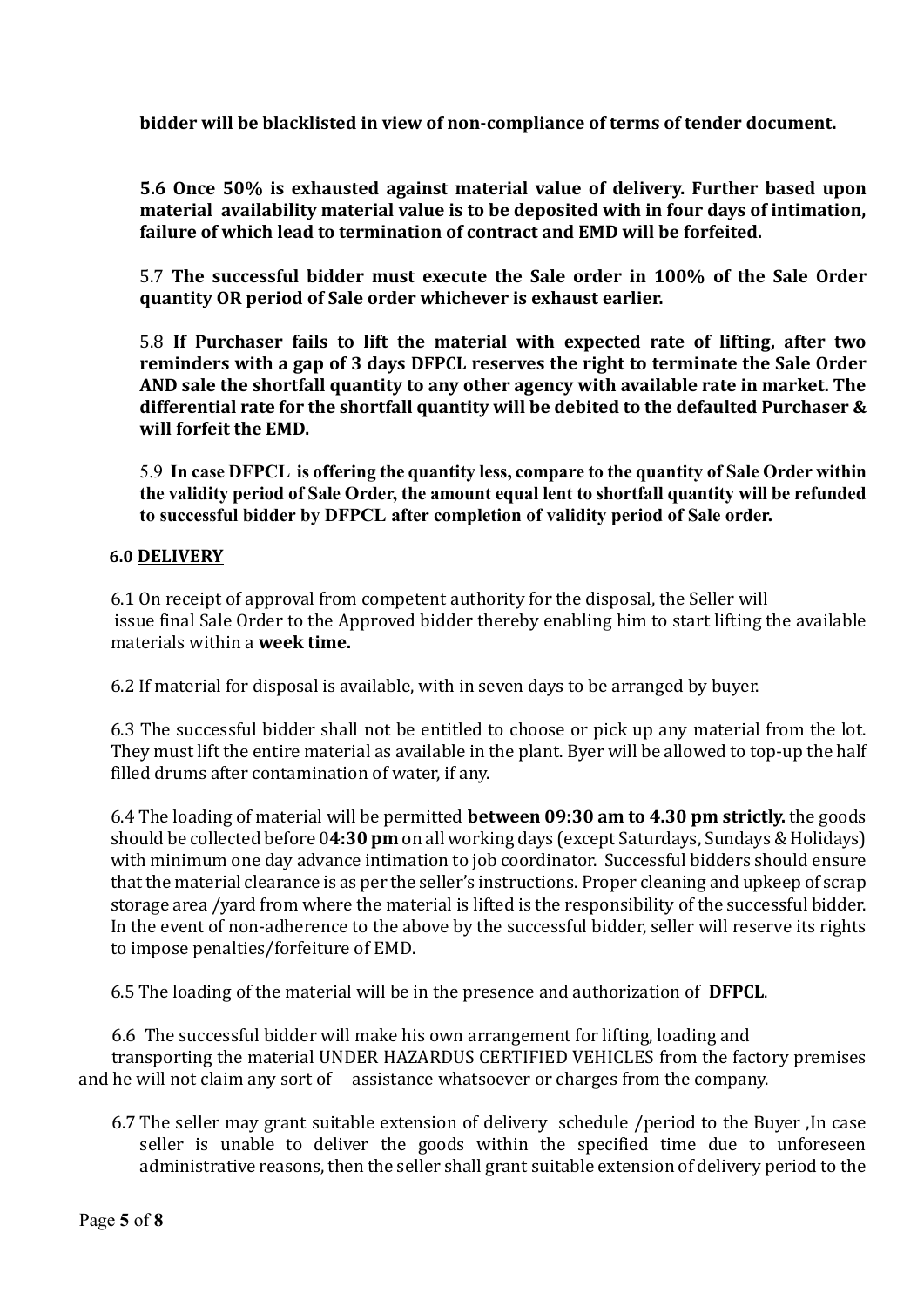Buyer without any penalties till the expiry of such extended period. However, the Buyer shall not be entitled to claim any compensation for such dela

6.8 While taking delivery of the material, it will be at the discretion of the seller or its authorized representative to direct the manner / order in which the materials or lots shall be removed. No segregation of the items of any lot is allowed inside the seller's premises.

6.9 The representative of Buyer must have authority at the time of delivery latter by which shall be presented to the seller. The seller may in his entire discretion decline to act on any such authority and it shall be for the Buyers to satisfy the seller that the authority is genuine. Delivery to such authorized person will constitute valid delivery and no claim shall lie against the seller on any account thereafter.

6.10 Once the goods / materials are taken out of the factory gate, Buyers will be solely responsible for all sorts of claims like shortage, damage, incident leading to social responsibilities, accident, loss of material etc.

6.11 Resale / Sale in transit will not be recognized. The Buyers shall not be entitled to resell any lot or part of a lot while goods are still lying within the premises of the seller and no delivery would be affected by the seller to any person other than the Buyers whose names are mentioned in the sale order/Delivery order.

6.12 Buyers and his men are subject to the security rule of seller in force while in the seller's premises. The Buyers/s, their workmen agents or representatives shall not commit any nuisance, theft or indulge in any antisocial activities in the seller's premises and the Buyers shall be liable for the good conduct, safety & discipline of his workmen. In case of any such activity, delivery will be suspended and strict action as per law will be taken including forfeiture of EMD.

6.13 While taking delivery of the material, the Buyers shall be responsible for any damage caused by their man/ vehicle to DFPCL/ STL's machinery, property, men within the premises including causing hazard to environment . The SELLER may at its option arrange to make good such damages and the Buyers shall pay for the same on demand. If such payment is not made on demand, the SELLER may forfeit the EMD/Security Deposit or may stop delivery of the material till payment is made.

6.14 SELLER will not be responsible for any injuries caused due to accident within its premises either to the buyer or his representative / labor etc., and the buyer will make proper arrangements for any claim arising out of the employment under any status. It is the responsibility of the buyer to provide necessary safety appliances (like hand gloves / safety shoes and gogles etc.,) to the laborers, who are engaged for loading the materials.

6.15 If any accident or damage to the property / life etc. arises by reason of any act of negligence / omission / default or non-compliance with any of the Terms & Conditions or statutory regulations or rules and regulations applicable within the

Seller's premises, on the part of the Buyer / his representative or employees, resulting in death or injury to any persons or damages to the property of the SELLER or any third party, then in such an event the Buyer will have to pay compensation to such person including the employees of the SELLER for such accident or injury / death or damage caused to their employees or to any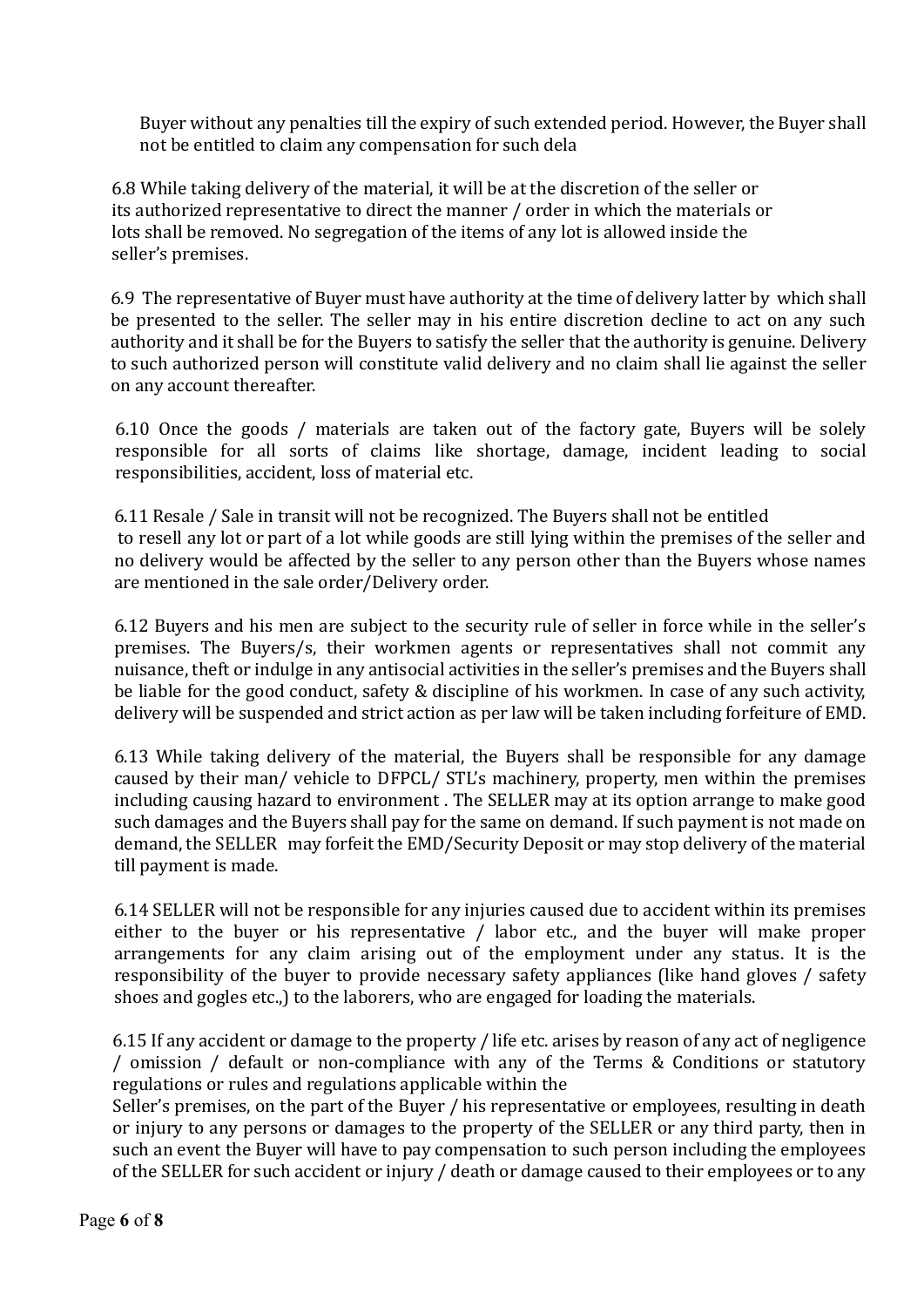of the Seller's employees or to others or to the Seller's property. The Buyer shall in such event, keep the SELLER fully indemnified from any demand, claims or proceedings thereof.

6.16 In case the whole or any part of the goods sold remained uncleared, after due date as stated in the delivery schedule, the buyer shall have no claim whatsoever on the goods remaining uncleared and the amount paid to **DFTP** will stand forfeited at the expiry of the said period. **DFTP** shall have right to dispose of such goods in any manner they like. The buyer shall have no right whatsoever for any compensation on this account.

6.23 The buyer shall not be entitled to resell any lot or part of a lot while the goods are lying in the premises of the **DFTP/STL** and no delivery would be affected by the **DFTP/STL**  to any person other than the buyer.

6.24 Disposal of scrap is to be done against advance payment made through RTGS by scrap customer.

## 7.0 **Safety of labors and Statutory compliance of labor law/ rules/ regulations**

7.1 The Buyer shall be responsible to ensure the safety of their employees/ follow/ representative/ contract labor as per **DFTP/STL** stipulations and other statutory safety regulations. Buyer shall ensure that all his workmen on site use suitable PPE like safety hand gloves, helmets, masks and goggles etc., as necessary for their safety.

7.2 The buyer shall be responsible to secure compliances with all Central and State laws as well as the rules, regulations, byelaws / notifications and orders of the local authorities and statutory bodies as may be in force from time to time. Buyer must comply with all statutory obligations like **Labor License, ESIC, PF** etc. whichever is applicable. In case of noncompliance of statutory obligations, the SELLER may stop delivery of the material or may forfeit EMD/Security Deposit.

## **8.0 Disputes / Arbitration**

8.1 In case of any dispute arising out of or relating to the terms of the sale order the matter shall be referred to one arbitrator appointed by Deepak Fertilisers and Petrochemicals Corp. Limited. The arbitrator shall act in accordance with the provisions of Arbitration and Conciliation Act, 1996. The venue of arbitration shall be **Mumbai**.

8.2 An authorized official or any other person appointed by the seller shall decide any dispute arising between the successful bidder and seller. The decision of the Arbitrator shall be final and binding on both the parties.

## **9.0 Termination of Contract –**

**DFTP** reserves the right to terminate the contract at any time on the following ground.

- Unsatisfactory execution or performance of the contract by the Buyer.
- For improper behavior of the buyer or by his employees / agents / representatives or breach of the terms and conditions of the contract.
- Or for the reason, whatsoever, as may deem fit to **DFTP** for termination of the contract.